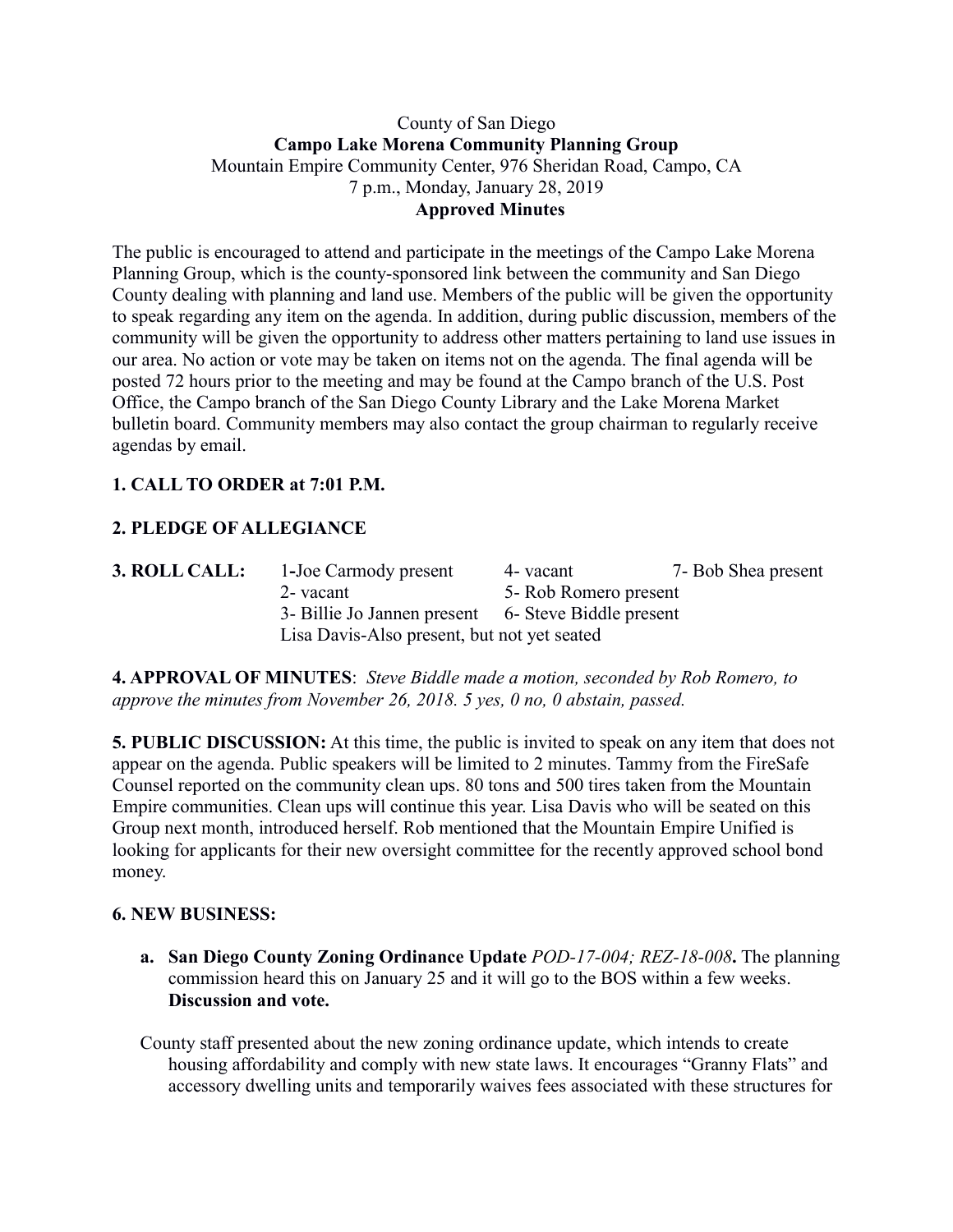5 years. Joe Carmody made a motion to send a comment/support letter from our group to the County. Steve Biddle seconded, **5 yes, 0 no, 0 abstain, passed.** 

- **b. Annual organization to fill officer positions:** Chairman, Vice Chairman, Secretary, and Parliamentarian. **Discussion and vote.** Steve Biddle made a motion to table New Business b, c, and d, due to time constraints. Joe Carmody seconded. **5 yes, 0 no, 0 abstain, passed**
- c. **Annual reorganization to update CLMPG Standing Rules**. Discussion and vote. See b
- **d. Annual reorganization CLMPG standing committee chairmen:** Groundwater, Sewer and Septic, Community Economic Impacts, Traffic and Public Safety. **Discussion and vote. See b**

### **7. OLD BUSINESS:**

a. **Update on work on the Camp Lockett overlay.** Project consultant Sharon Haven to present. **Discussion only.** The Historical Board is working with CLIG, the County and the consultants. All properties have closed escrow. Hopefully all will be completed by the end of this year. Larry Johnson also mentioned that a group is looking to make the old volunteer fire station into a museum.

### b. **Standing Subcommittee reports**:

*Groundwater: Rob Romero mentioned a 700 acre solar power plant is proposed for Ketchem's Ranch in Jacumba Hot Springs. And he went on at length on the negative impact it will have on business and people of Jacumba Hot Springs;* 

*Sewer and Septic, Joe Carmody; No report.*

*Community Economic Impacts, Steve Biddle: numerous modular homes have been going in recently. Also more wind towers are planned for McCain valley and along Church Road;* 

*Traffic and Public Safety, Bob Shea: The Sunrise Mitigation Group came to the High School but it was a presentation only. 2019 grant program applications are due by March 29. Bob also met again with the Fire Department and SDG&E about tree limbs close to power and drop lines. Tammy from the FireSafe Counsel mentioned that the responsibility for drop lines is the homeowner. That they have helped some families, but don't have the resources to help more.*

**Chairman's Report, Billie Jo Jannen**. Residents have a golden opportunity to build "accessory dwellings," AKA granny flats, with no fees from the county. These homes can house family members or be rented out for income. The county is offering this as a way to let residents help meet the county's state-mandated minimums to solve housing shortages. We will have a presentation on the microenterprise kitchen ordinance currently in process. The planning group will issue formal comments on this project. **Members are reminded**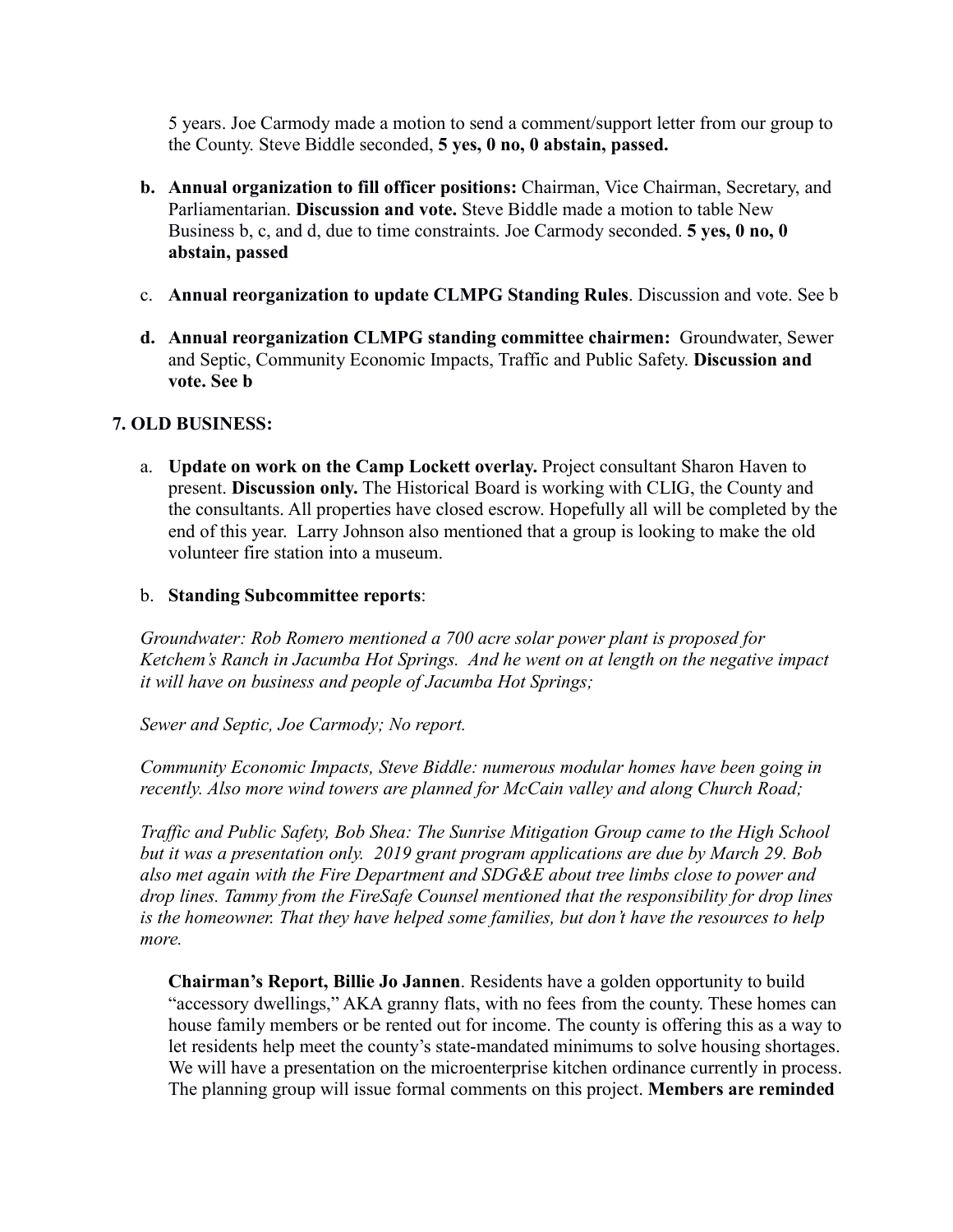**to take their training or the county won't indemnify them. Our two newest members are required to take the training in person; all others have the choice to take it online or in person. Annual Form 700s are due immediately.**

#### **8. CORRESPONDENCE AND ANNOUNCEMENTS**

- **a. The Star Ranch vesting and landscape architecture maps** are available, both at meetings and by appointment with the CLMPG chairman. Staff has delayed release of the EIR until it can figure out what type of greenhouse gas analysis large projects should include**.** The ranch was offered for sale in an announcement sent out in late November. The Back Country Land Trust and several co-investors are negotiating to buy it. **The proposed plan is still in play and is part of the property offering, but will be abandoned if purchased by trust entities.**
- **b. Plans for the proposed 17-acre industrial solar proposal at 1827 Lake Morena Drive** are available, both at meetings and by appointment with the CLMPG chairman. At the request of the proponent, the project will be reviewed in three (or more) phases. The planning group voted on the second review when the scoping letter was issued by the county. Please contact Solar Subcommittee co-chair Rob Romero or Joe Carmody to participate in formulating community responses. We will issue a final planning group review when all documents and plans are finalized.
- **c. Schedule of annual planning and sponsor group training sessions.** All planning and sponsor group members are required to take this training every year, either in person or online. Only one more is available: February 2, 2019. **Forwarded to group.**
- **d. Traffic Advisory Committee agenda for December 14 and January 25.**  Nothing in our area. **Forwarded to group.**
- **e. Staff communication on newly-started microenterprise kitchen ordinance project.** Per a new state law, counties may promulgate regulations to allow residents to cook and serve meals from their home kitchens. We will have a staff speaker at our meeting as soon as one is available. Information here: https://www.sandiegocounty.gov/content/sdc/deh/fhd/food/homekitchenoperat ions.html **Forwarded to group.**
- **f. Comment letter from Latham and Watkins, attorneys,** objecting to language in the ordinance update that might limit public input. **Forwarded to group.**
- **g. Terra-Gen's Major Use Permit application, EIR, and height exemption for up to 32 to 150 feet**. This will